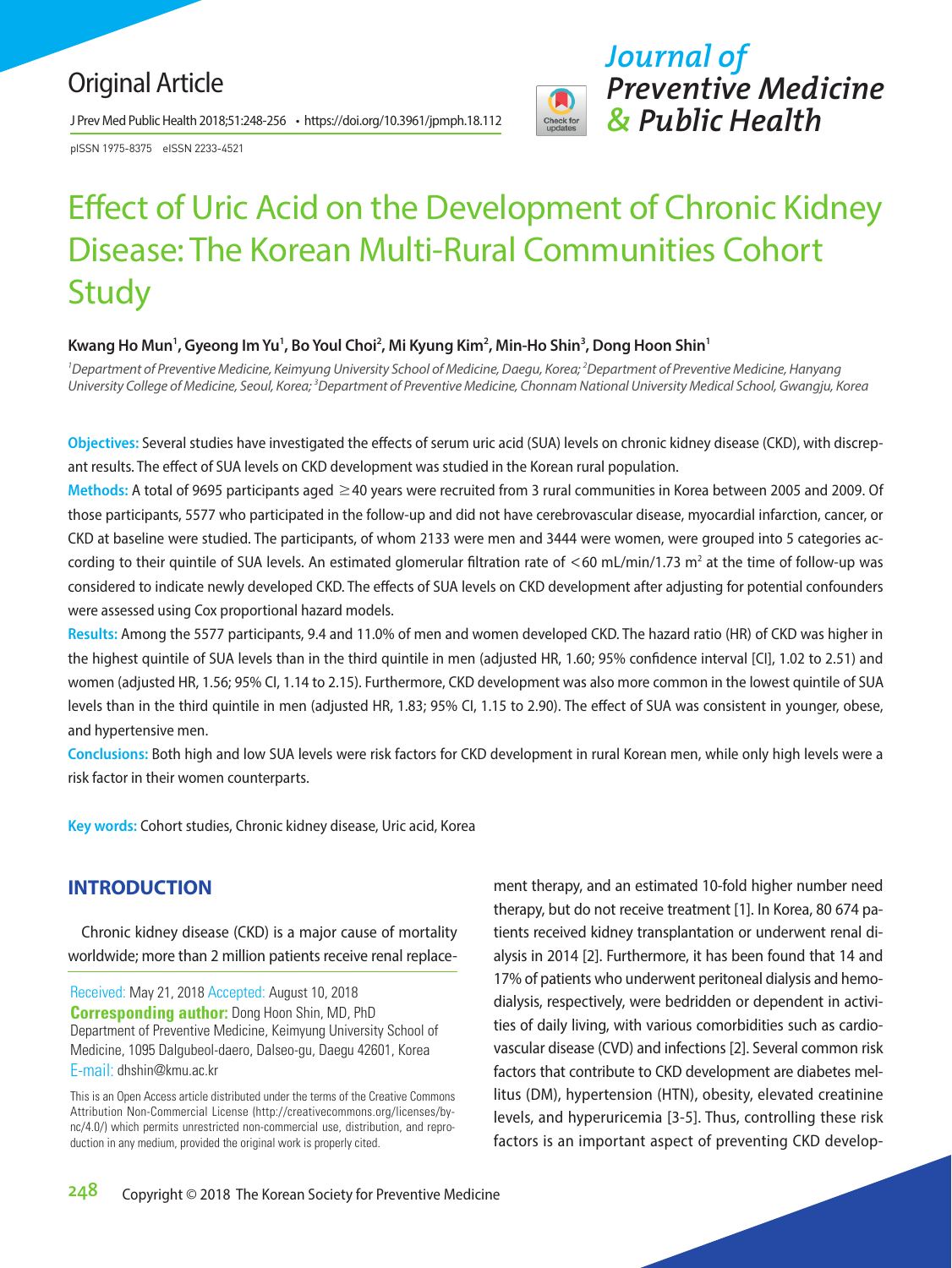ment.

Uric acid, an end-product of the metabolism of purine nucleotides, occurs at higher levels in humans than in other mammals due to its loss during the uricase process [6]. In the 2007-2015 national health claims database, the prevalence of gout in 2015 was 13.57 per 1000 people in men and 1.58 in women, and the incidence per 1000 people was higher in men (3.21) than in women (0.67) [7].

High levels of serum uric acid (SUA) have both advantages and disadvantages for the human body. SUA is known to have a neuroprotective effect, lowering the risk of Parkinson disease and cognitive impairment [8,9]. Moreover, it also acts as an antioxidant in the serum [10]. However, SUA has a strong prooxidant effect at the cellular level and is known to be responsible for cardiovascular mortality [11,12]. Furthermore, high levels of SUA have been reported to be responsible for the development of HTN and higher mortality [12,13].

Several reports have shown a relationship between SUA and CKD. In several studies, high SUA levels were found to contribute to CKD development [4,14]. However, some studies have failed to show a significant contribution of SUA to CKD development [15,16]. Moreover, other studies of CKD patients have shown SUA-lowering therapy to be beneficial; however, a meta-analysis did not support those findings [17,18].

A few reports have shown that low SUA levels conferred an increased risk of CKD development and mortality. A study by Kanda et al. [19] showed that both high and low SUA levels contributed to the loss of kidney function in Japanese men. One study on CKD patients reported a J-shaped relationship between mortality and SUA levels, with the lowest quintile of SUA as a risk factor [20]. Another study by Lee et al. [21] reported that low SUA levels (the lowest quintile) were a risk factor for mortality in new-onset hemodialysis patients.

We analyzed data from the Multi-Rural Communities Cohort (MRCohort), consisting of rural inhabitants aged  $\geq$ 40 years collected from 3 centers. The effects of various levels of SUA on CKD development were studied, and further studies on specific groups affected by SUA should be conducted.

# **METHODS**

#### **Study Population**

The MRCohort was established in 2004 as part of the Korean Genomic and Epidemiology Study, designed to assess the risk factors associated with CVD in the Korean population. The



**Figure 1.** Flow diagram of the enrollment of study subjects. Missing data include serum uric acid, creatinine, smoking, drinking, exercise, height, and weight variables. CVA, cerebrovascular disease; MI, myocardial infarction; CKD, chronic kidney disease.

study was conducted in 3 rural areas in Korea: Goryeong, Yangpyeong, and Namwon. Within these 3 rural areas, villages were chosen through multistage cluster sampling, and participants aged  $\geq$  40 years were recruited.

As of 2009, a total of 9695 participants had been recruited to the cohort, as shown in the flow diagram (Figure 1). Participants were followed up every 2-4 years. As of 2013, among the 9695 participants, 7020 had participants returned for follow-up.

Among the 9695 participants, 2675 who did not participate in the follow-up were excluded. A total of 781 participants with cancer, cerebrovascular disease, or myocardial infarction prior to enrollment were also excluded from the study. Participants with missing self-reported information on lifestyle factors including alcohol consumption, smoking, and exercise, and participants with missing laboratory data, including SUA and creatinine levels or other confounding variables (body mass index [BMI], fasting glucose level, and serum lipid levels) were not included in the study. Lastly, participants with an estimated glomerular filtration rate (eGFR) equivalent to CKD stage 3 or higher (eGFR  $\leq$  60 mL/min/1.73 m<sup>2</sup>) at baseline were excluded from the study. Finally, 5577 participants were analyzed, of whom 2133 were men and 3444 were women. This study was conducted with the approval of the ethics com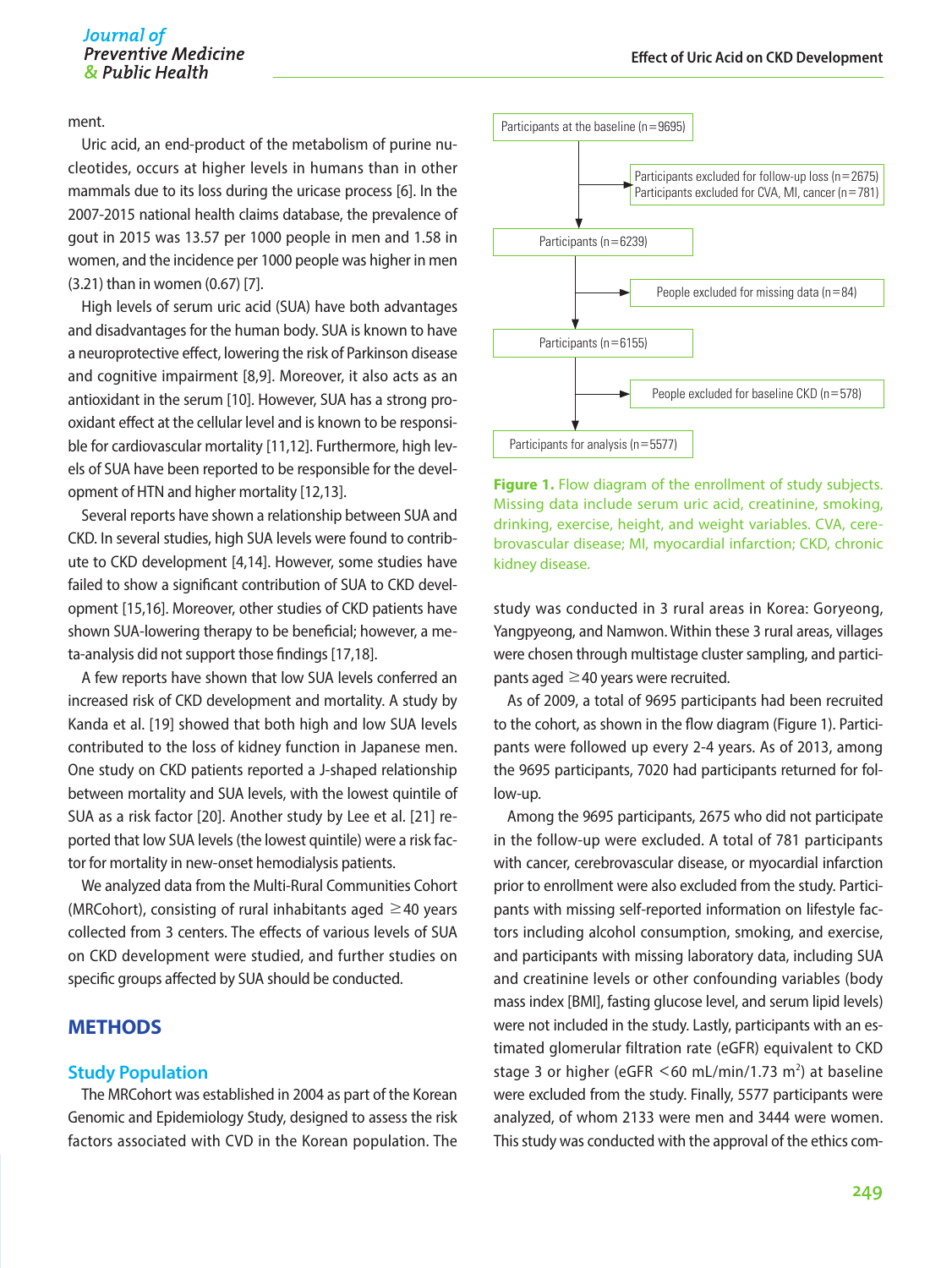mittee of Keimyung University in Korea (no. 40525-201803- HR-09-01).

#### **Data Collection**

Data were collected from 3 centers using a standardized questionnaire and examination procedures by trained interviewers and examiners. All interviewers and technicians were trained by the same trainers using a standardized protocol from the coordinating center.

The questionnaire included demographic, lifestyle, disease, and medication history information. The demographic information consisted of identification number, age, gender, educational status, and marital status. The lifestyle factors were smoking, alcohol consumption, and exercise status. Participants' self-reported history of previous diseases such as HTN, diabetes, CVD, myocardial infarction, and cancer was also collected.

Anthropometric measurements were obtained by a trained examiner at each center using a standard protocol. Height was obtained using a standard height scale, and for weight measurements, the scale was zero-balanced before each measurement. BMI was computed as weight divided by height squared. Participants were categorized based on BMI into a normal group (BMI <23 kg/m<sup>2</sup>) and an overweight/obese group (BMI  $\geq$ 23  $kg/m<sup>2</sup>$ ).

Blood pressure (BP) was initially measured at the right arm at heart level after the participant had rested for 10 minutes. Two measurements, with at least a 5-minute interval, were averaged to obtain the systolic and diastolic BP of each participant. If the difference between the 2 measurements was higher than 5 mmHg, the measurement was repeated. HTN was defined as a BP >140/90 mmHg, the use of antihypertensive drugs, or an HTN diagnosis prior to the study.

 Laboratory tests were conducted using blood samples collected after a minimum of 8 hours of overnight fasting. All markers were analyzed on the same day, within 12 hours. Triacylglycerol, total cholesterol, high-density lipoprotein (HDL) cholesterol, fasting glucose, SUA, and creatinine levels were obtained using an ADVIA 1650 automated analyzer (Siemens, New York, NY, USA).

# **Diagnostic Definition**

eGFR was assessed using the CKD-Epi equation. The validity of this formula has been studied elsewhere [22]. An eGFR <60 mL/min/1.73 m<sup>2</sup> at the time of follow-up was considered to indicate newly developed CKD. Participants were followed up until CKD development or the final follow-up.

## **Statistical Analysis**

SUA levels were categorized into 5 groups using quintile cut-off points in men (<4.7, 4.7-5.3, 5.4-5.9, 6.0-6.8, and >6.8 mg/dL) and women (<3.6, 3.6-4.0, 4.1-4.5, 4.6-5.1, and >5.1 mg/dL). The quintile grouping was chosen to obtain more stable estimates.

Continuous variables are presented as mean  $\pm$  standard deviation (SD), while categorical variables are presented as frequency and percentage. The Student *t*-test, one-way analysis of variance, and the chi-square test were used to compare between-group differences. All analyses were conducted for each gender. The outcome was defined as CKD development. Cox regression analysis was used to present the hazard ratio (HR) and 95% confidence intervals (CIs), with the third quintile used as the reference to study the effect of both low and high SUA levels on CKD development. No confounders were adjusted in model 1. eGFR, gender, and age were adjusted in model 2. Smoking, drinking, and exercise habits; marital status; educational level; presence of HTN and DM; and glucose, triacylglycerol, and total cholesterol levels were further adjusted in model 3. To further assess the effects of SUA levels on CKD development, subgroups stratified by age ( $\leq 60$  or  $\geq 60$  years), BMI (<23 or  $\geq$ 23 kg/m<sup>2</sup>), and HTN (with or without HTN) were used. Two-tailed *p*-values <0.05 were considered to indicate statistical significance. SPSS version 23.0 (IBM Corp., Armonk, NY, USA) and R version 3.4.3 (http://www.r-project.org, package "forestplot") were used for all statistical analyses.

# **RESULTS**

Both men and women were divided into 5 groups using the quintiles of SUA levels. The average follow-up period was 47.0 $\pm$ 19.0 months in men and 46.9 $\pm$ 19.0 months in women. Table 1 presents gender-specific characteristics. In men, age, BMI, triacylglycerol, and total cholesterol levels increased as SUA levels increased, with the highest levels in quintile 5 (Q5). The number of alcohol consumers and individuals with HTN was higher in Q5 than in other quintiles. On the contrary, the number of DM patients and the HDL and fasting glucose levels increased as SUA level decreased, with the highest levels in quintile 1 (Q1) (Table 1). In women, BMI, triacylglycerol, and total cholesterol levels increased as SUA levels increased. The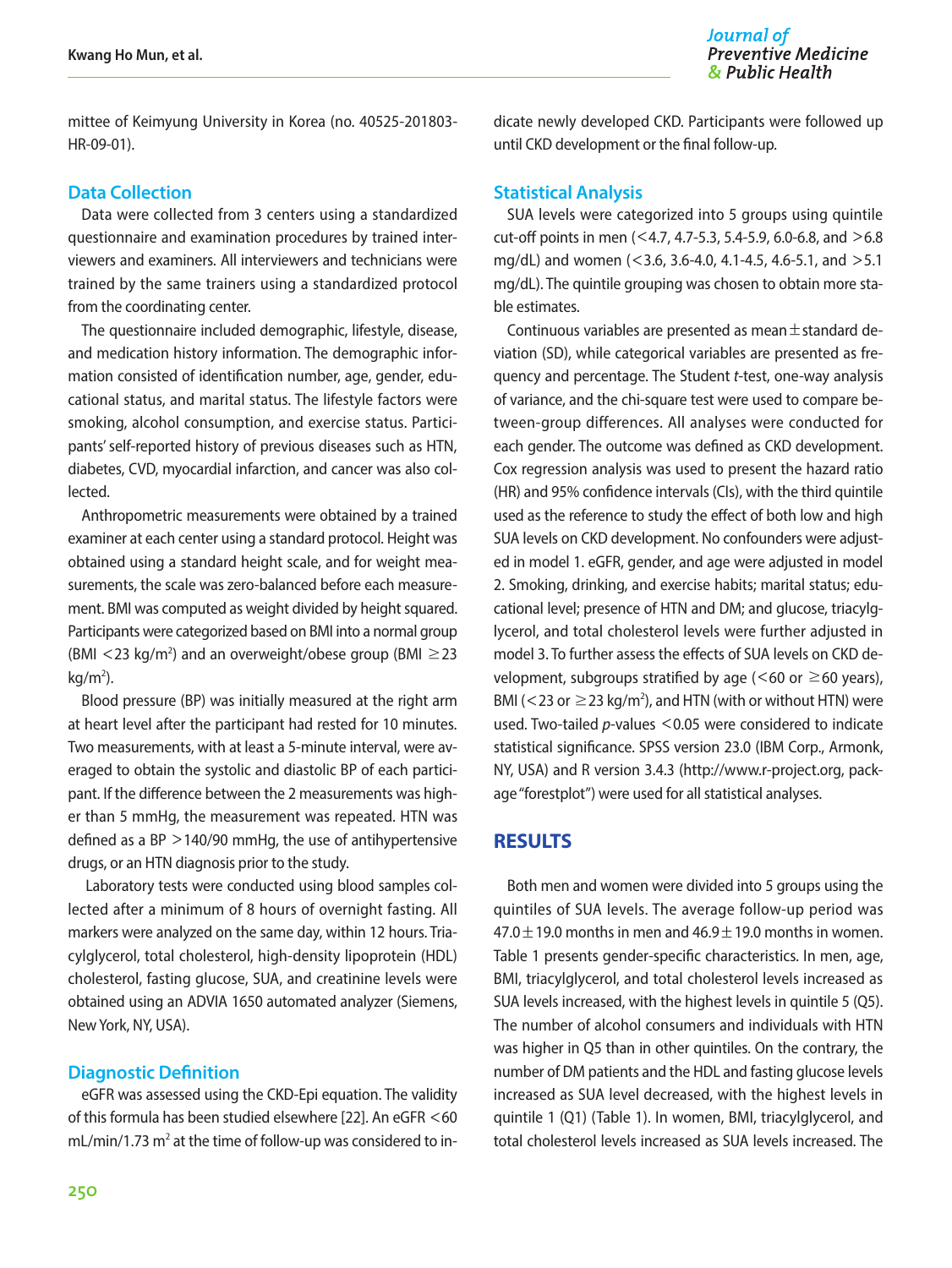| d<br>j              |
|---------------------|
| ī                   |
| ļ                   |
| Ò                   |
| Ì<br>١              |
|                     |
|                     |
|                     |
|                     |
|                     |
|                     |
|                     |
| ١                   |
| I                   |
| ì.                  |
|                     |
|                     |
|                     |
|                     |
|                     |
| J                   |
|                     |
| ī<br>í,             |
|                     |
|                     |
|                     |
| 、<br>こここく<br>て      |
|                     |
| ֚֘֝֬                |
| I                   |
| i                   |
| Ì                   |
|                     |
| ï                   |
|                     |
|                     |
|                     |
|                     |
|                     |
|                     |
|                     |
|                     |
| ١                   |
|                     |
|                     |
| .<br>i              |
| I                   |
|                     |
|                     |
|                     |
| i                   |
| Ò                   |
| ł<br>ŕ              |
| į<br>J              |
|                     |
|                     |
|                     |
| j                   |
|                     |
| i<br>I              |
|                     |
|                     |
|                     |
|                     |
| Ì                   |
|                     |
|                     |
|                     |
| Ò                   |
|                     |
|                     |
|                     |
|                     |
|                     |
|                     |
|                     |
|                     |
|                     |
| J                   |
| $\overline{a}$<br>í |
| ć                   |
| g<br>Ì<br>I         |

Journal of<br>Preventive Medicine<br>& Public Health

|                                                                                                                                                                    |                    |                    | Men                        |                     |                     |         |                     |                                                                                                                                                 | Women              |                    |                     |         |
|--------------------------------------------------------------------------------------------------------------------------------------------------------------------|--------------------|--------------------|----------------------------|---------------------|---------------------|---------|---------------------|-------------------------------------------------------------------------------------------------------------------------------------------------|--------------------|--------------------|---------------------|---------|
| <b>Characteristics</b>                                                                                                                                             | Q1 (< 4.7)         | $Q2(4.7-5.3)$      | $4 - 5.9$<br>03(5.4)       | $Q4(6.0-6.8)$       | (25 ( > 6.8))       | p-value | $\alpha$ ( $<$ 3.6) | $Q2(3.6-4.0)$                                                                                                                                   | $03(4.1 - 4.5)$    | $04(4.6 - 5.1)$    | (15(>5.1))          | p-value |
| Total (n)                                                                                                                                                          | 395                | 410                | 456                        | 416                 | 456                 |         | 684                 | 650                                                                                                                                             | 629                | 711                | 770                 |         |
| CKD development                                                                                                                                                    | 46 (10.6)          | 34 (7.7)           | ₹<br>33 <sub>(7.</sub>     | 34 (8.7)            | 54 (12.8)           | < 0.05  | 79 (9.9)            | 49 (7.1)                                                                                                                                        | 64 (10.6)          | 71 (10.2)          | 116(17.5)           | 10000   |
| Age (y)                                                                                                                                                            | $63.72 \pm 8.56$   | $62.30 \pm 8.72$   | 9.05<br>$61.07 +$          | $60.64 \pm 8.84$    | $59.66 \pm 9.14$    | < 0.001 | $60.29 \pm 9.38$    | $59.20 \pm 9.29$                                                                                                                                | $59.45 + 9.52$     | $58.91 + 9.19$     | $60.32 \pm 8.33$    | < 0.01  |
| Follow-up time (mo)                                                                                                                                                | $46.21 \pm 18.80$  | 45.91 ± 20.29      | 9.56<br>46.50±             | $47.42 \pm 19.19$   | 46.79±18.15         | SN      | $47.37 \pm 19.01$   | $47.10 \pm 19.35$                                                                                                                               | 47.20 ± 19.40      | $46.77 \pm 18.91$  | $46.40 \pm 18.35$   | SN      |
| Married                                                                                                                                                            | 374 (94.7)         | 382 (93.2)         | تي<br>440 (96.             | 393 (94.5)          | 432 (94.7)          | SN      | 519 (75.9)          | 515 (79.2)                                                                                                                                      | 482 (76.6)         | 558 (78.5)         | 593 (77.0)          | SS      |
| College or higher                                                                                                                                                  | 32(8.1)            | 31(7.6)            | $\overline{0}$<br>50(11)   | 40 (9.6)            | 54 (11.8)           | SN      | 19(2.8)             | 24(3.7)                                                                                                                                         | 24 (3.8)           | 36(5.1)            | 25 (3.2)            | SN      |
| Smoker                                                                                                                                                             | 129(32.7)          | 140 (34.1)         | 129(28.3)                  | 129(31.0)           | 147 (32.2)          | S       | 10(1.5)             | 14(2.1)                                                                                                                                         | 14(2.2)            | 22(3.1)            | 23 (3.0)            | SN      |
| Alcohol consumer                                                                                                                                                   | 236 (59.7)         | 261 (63.7)         | 297 (65.1)                 | 285 (68.5)          | 356 (78.1)          | 10000   | 198 (28.9)          | 192(29.5)                                                                                                                                       | 183(29.1)          | 236 (33.2)         | 266 (34.5)          | 0.05    |
| Exercise                                                                                                                                                           | 121(30.6)          | 104(25.4)          | 147 (32.2)                 | 133 (32.0)          | 147 (32.2)          | S       | 171(25.0)           | 180 (27.7)                                                                                                                                      | (79(28.5))         | 251 (35.3)         | 257 (33.4)          | < 0.001 |
| NIH                                                                                                                                                                | 116(29.4)          | 124(30.2)          | $\overline{4}$<br>143 (31. | 139(33.4)           | 183 (40.1)          | < 0.01  | 198 (28.9)          | 188 (28.9)                                                                                                                                      | 192(30.5)          | 245 (34.5)         | 353 (45.8)          | < 0.001 |
| $\geq$                                                                                                                                                             | 79 (20.0)          | 56 (13.7)          | 2.9<br>59 (12              | 44 (10.6)           | 50(11.0)            | < 0.01  | 73 (10.7)           | 49 (7.5)                                                                                                                                        | 49 (7.8)           | 59(8.3)            | 81 (10.5)           | SS      |
| BMI (kg/m <sup>2</sup> )                                                                                                                                           | $22.98 \pm 2.80$   | $23.54 \pm 2.81$   | 2.92<br>$24.05 \pm 2$      | $24.46 \pm 2.88$    | $25.01 + 2.90$      | 0.001   | $23.72 \pm 3.05$    | $24.01 \pm 3.08$                                                                                                                                | $24.48 \pm 3.01$   | $24.76 \pm 3.07$   | $25.71 \pm 3.23$    | 0.001   |
| Tchl (mg/dL)                                                                                                                                                       | $186.97 \pm 32.56$ | $189.45 \pm 34.26$ | 188.36±32.27               | $195.93 \pm 36.59$  | 198.19±35.82        | 0.001   | $198.95 \pm 36.58$  | $200.52 \pm 34.15$                                                                                                                              | $203.48 \pm 35.01$ | $205.08 \pm 35.70$ | $212.68 \pm 36.08$  | 0.001   |
| $Tg$ (mg/dL)                                                                                                                                                       | $127.90 \pm 94.38$ | $142.16 \pm 82.28$ | 158.88±104.10              | $172.57 \pm 117.05$ | $197.74 \pm 131.36$ | 10000   | $125.80 \pm 70.34$  | $126.92 \pm 64.91$                                                                                                                              | $136.63 \pm 73.83$ | $150.52 \pm 86.53$ | $174.62 \pm 110.36$ | 10000   |
| HDL (mg/dL)                                                                                                                                                        | $45.55 \pm 11.59$  | $44.59 \pm 11.18$  | 43.55±11.80                | $42.81 \pm 10.90$   | $42.21 \pm 9.73$    | 0.001   | $46.80 \pm 9.95$    | 47.02 ± 10.12                                                                                                                                   | $45.90 \pm 10.39$  | $44.83 \pm 10.00$  | $43.20 \pm 9.26$    | < 0.001 |
| Glucose (mg/dL)                                                                                                                                                    | $108.79 + 44.05$   | $105.03 \pm 29.43$ | $103.73 \pm 24.52$         | 102.60 ± 22.64      | $101.72 \pm 16.85$  | < 0.01  | $99.40 \pm 24.72$   | $96.17 \pm 16.97$                                                                                                                               | $96.20 \pm 16.40$  | $96.54 \pm 17.08$  | $100.13 \pm 16.97$  | 0.001   |
| eGFR (mL/min/1.73 m <sup>2</sup> )                                                                                                                                 | $80.26 \pm 10.02$  | $79.13 \pm 9.22$   | 9.78<br>$78.40 \pm 9$      | $77.20 \pm 8.76$    | $75.25 \pm 9.40$    | 10000   | 79.26±10.14         | $78.43 \pm 9.40$                                                                                                                                | $76.47 \pm 8.95$   | $75.37 \pm 8.89$   | $73.04 \pm 8.50$    | < 0.001 |
| Values are presented as number (%) or mean ± standard deviation.<br>CKD, chronic kidney disease; NS, not significant; HTN, hyperten<br>glomerular filtration rate. |                    |                    |                            |                     |                     |         |                     | sion; DM, diabetes mellitus; BMI, body mass index; Tchl, total cholesterol; Tg, triacylglycerol; HDL, high-density lipoprotein; eGFR, estimated |                    |                    |                     |         |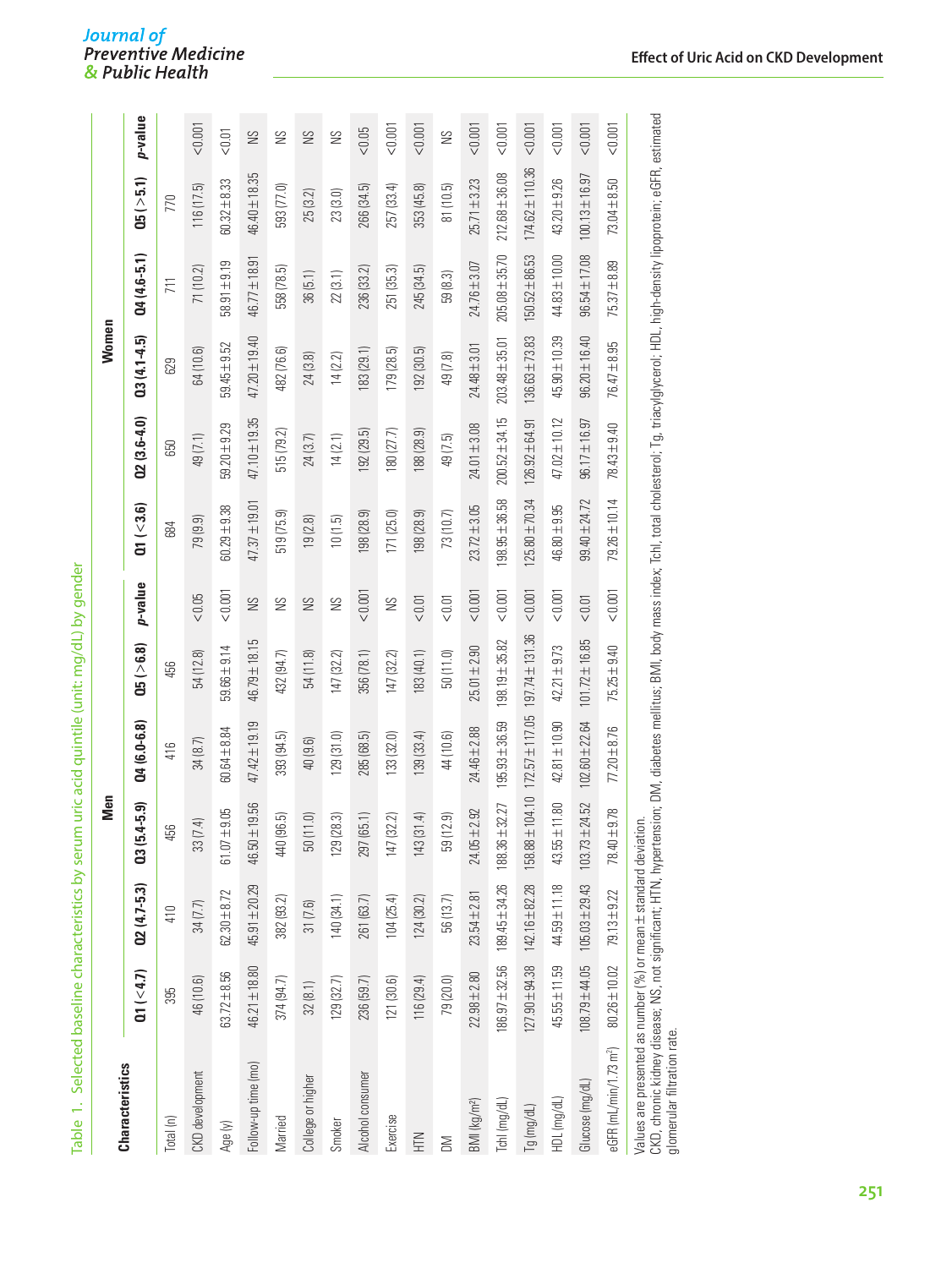number of alcohol consumers, individuals with HTN, and participants who exercised increased across quintiles in women, and the same findings were observed for men, except for the trend for exercise. However, fasting glucose levels and age were higher in Q1 and Q5 than in quintile 3 (Q3) (Table 1).

During the follow-up period, 9.4 and 11.0% of men and women developed CKD, respectively. Table 2 shows the effects of SUA levels on CKD development. Higher rates of CKD development were observed in those with high SUA levels (Q5) than in Q3 among men (adjusted HR, 1.60; 95% CI, 1.02 to 2.51). Furthermore, men participants with low SUA levels (Q1) were also at a significantly higher risk for CKD development

(adjusted HR, 1.83; 95% CI, 1.15 to 2.90). In women, only high SUA levels (Q5), not low levels, showed a high HR (adjusted HR, 1.56; 95% CI, 1.14 to 2.15).

The effects of SUA levels on CKD development were further explored in subgroups stratified by age, BMI, and HTN (Figure 2). The findings were consistent in younger  $(<$  60 years), overweight (BMI  $\geq$ 23 kg/m<sup>2</sup>), and hypertensive participants in men. Among the elderly and normal-weight groups in men, SUA levels were non-significantly related with CKD development. In women, the effects of high SUA levels as a risk factor for CKD development were consistent in elderly and overweight participants.

| Table 2. Risk of chronic kidney disease development according to serum uric acid quintile (Cox regression analysis) <sup>1</sup> |  |  |
|----------------------------------------------------------------------------------------------------------------------------------|--|--|
|                                                                                                                                  |  |  |

|         | Q1                | <b>Q2</b>        | Q4                | Q <sub>5</sub>    |
|---------|-------------------|------------------|-------------------|-------------------|
| Men     |                   |                  |                   |                   |
| Model 1 | 1.64 (1.02, 2.64) | 1.42(0.88, 2.31) | 1.33(0.81, 2.16)  | 2.10(1.35, 3.29)  |
| Model 2 | 1.75 (1.11, 2.76) | 1.05(0.65, 1.71) | 1.07(0.66, 1.73)  | 1.55(1.00, 2.41)  |
| Model 3 | 1.83(1.15, 2.90)  | 1.12(0.69, 1.83) | 1.17 (0.72, 1.92) | 1.60(1.02, 2.51)  |
| Women   |                   |                  |                   |                   |
| Model 1 | 0.99(0.70, 1.38)  | 0.65(0.44, 0.95) | 1.02(0.73, 1.43)  | 1.77(1.31, 2.39)  |
| Model 2 | 1.13(0.81, 1.58)  | 0.99(0.68, 1.43) | 1.09(0.78, 1.53)  | 1.56(1.15, 2.13)  |
| Model 3 | 1.12(0.79, 1.57)  | 1.00(0.69, 1.47) | 1.05(0.75, 1.48)  | 1.56 (1.14, 2.15) |

Values are presented as hazard ratio (95% confidence interval).

Model 1: not adjusted: Model 2: adjusted for age and estimated glomerular filtration rate: Model 3: model 2+smoking, alcohol, exercise, marriage, education, hypertension, diabetes, body mass index, glucose levels, triacylglycerol levels, total cholesterol, and high-density lipoprotein cholesterol. 1 Q3 was used as the reference.



**Figure 2.** Forest plot for subgroup analysis of chronic kidney disease development according to SUA levels (A: men, B: women). All models were adjusted for age, gender, estimated glomerular filtration rate, smoking, alcohol, exercise, marriage, education, hypertension (HTN), diabetes mellitus, body mass index (BMI), glucose, total cholesterol, triacylglycerol, and high-density lipoprotein. Q3 was used as the reference.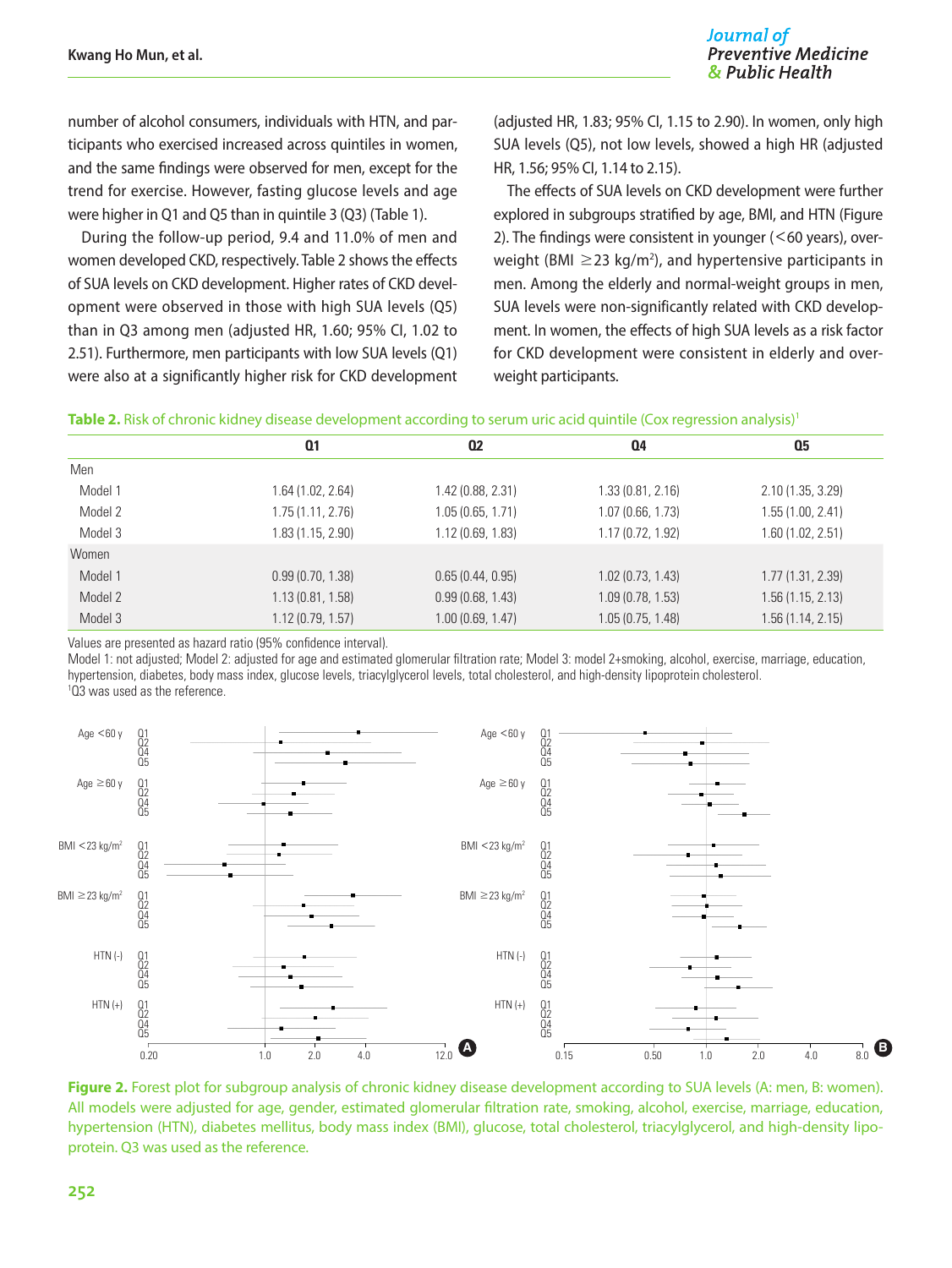# **DISCUSSION**

In the current cohort study, we analyzed the effects of SUA levels on CKD development in the Korean rural population. The risk of CKD development was higher among patients with higher SUA levels in both genders. Moreover, higher CKD incidence was found in Q1 than in Q3 in men, but not in women. Finally, the effects of SUA levels on new-onset CKD were consistently observed in younger, overweight, and hypertensive men participants.

In the current study, during an approximately 4-year average follow-up period, 9.4 and 11.0% of men and women developed CKD, respectively. In Korea, the prevalence of CKD in adults of age 30 or higher has been reported to be 4.1% [3]. Moreover it showed the prevalence of CKD to increase dramatically with age, with rates of 7.9% among those aged 60- 69 and 20.4% among those 70 or older [3]. Furthermore, a study of younger adults (average age, 45.4 years) reported that CKD occurred in 7.6% of participants during a follow-up period of 4 years [23]. Therefore, the rate of CKD development observed in the current study seems appropriate.

SUA levels higher than 6 mg/dL are known to be a risk factor for CVD [24]. Furthermore, several studies have reported that a lower eGFR was related to high SUA levels. In a study of 5808 elderly patients, higher SUA levels were associated with higher odds of rapid renal progression (defined as a decrease in the eGFR of  $≥$ 3 mL/min/1.73 m<sup>2</sup>/y) [25].

There are several potential mechanisms through which high SUA levels affect the progression of kidney failure. Hyperuricemia is known to increasecyclooxygenase-2 expression and lead to vascular smooth cell proliferation, causing HTN and impairing kidney function [26]. Increased SUA levels result in renal HTN by oxidative stress [27]. Furthermore, SUA causes renal inflammation and fibrosis by inducing the secretion of interleukin-1β [28].

Other studies have reported that low SUA levels caused CKD development. Wang et al. [29] reported that SUA levels <2.0 mg/dL increased CKD incidence in Taiwan, albeit without statistical significance. In addition, SUA levels of <5.0 and <3.6 mg/dL in Japanese men and women, respectively, were reportedly considered as potential predictors of decreased kidney function [19]. These studies suggest that SUA levels between 5 to 6 mg/dL may be reasonable, but do not present definitive conclusions [30]. Our study likewise showed that low SUA levels also contributed to CKD development in men. In the present study, the cut-off values of SUA levels for the lowest quintile were 4.6 and 3.5 mg/dL in men and women, respectively, similar to the suggested levels of 5 to 6 mg/dL [30]. Our findings suggest that the effects of low SUA levels, particularly in men, might be related to the loss of renal function.

The mechanism underlying CKD development via hypouricemia has yet to be completely clarified. Hypouricemia is known to place patients at a high risk of developing acute kidney failure [31], especially related to exercise [32]. Among patients who developed acute kidney failure, 24% experienced recurrent kidney injury. Furthermore, despite normal creatinine clearance, chronic lesions were observed. Systemic reviews have shown that acute renal injury is a risk factor for CKD development, and proposed that SUA levels causing recurrent acute renal failure might result in CKD [33]. Oxidative stress has also been proposed as a pathway. As uric acid acts as an antioxidant, it reacts with oxidative species, and is then degraded into end-products such as allantoin [10,34]. Thus, low SUA levels may indicate a low antioxidant capacity, resulting in vascular inflammation. Furthermore, hypouricemia, caused by increased excretion or diminished reabsorption of filtered uric acid, results in nephrolithiasis [35]. These stones are known to worsen renal function via chronic urine acidity [36].

Low SUA levels, but above the hypouricemia cut-off of 2 mg/dL, have been reported to be associated with various outcomes. Hakoda et al. [5] reported various associations between SUA and cardiovascular mortality in both genders in Japan. Kanda et al. [19] reported similar results to those of our study, showing that both high and low SUA levels led to a decreased eGFR. Therefore, patients with low SUA levels should be regarded as being at risk for various diseases, such as CVD and CKD.

In the current study, the effect of SUA differed by gender. The study results, after groups were stratified by age, BMI, and the presence of HTN, differed greatly. In both genders, the effect of SUA was consistent in overweight participants. The fact that obesity is a strong risk factor for CKD, with a study even reporting that patients with metabolically healthy obesity had an increased incidence of CKD, might explain these consistent results in both genders [37]. An explanation for the different effects of SUA by age might relate to differences in the hormonal profiles of men and women. SUA levels are known to remain low until menopause, because of the lowering effects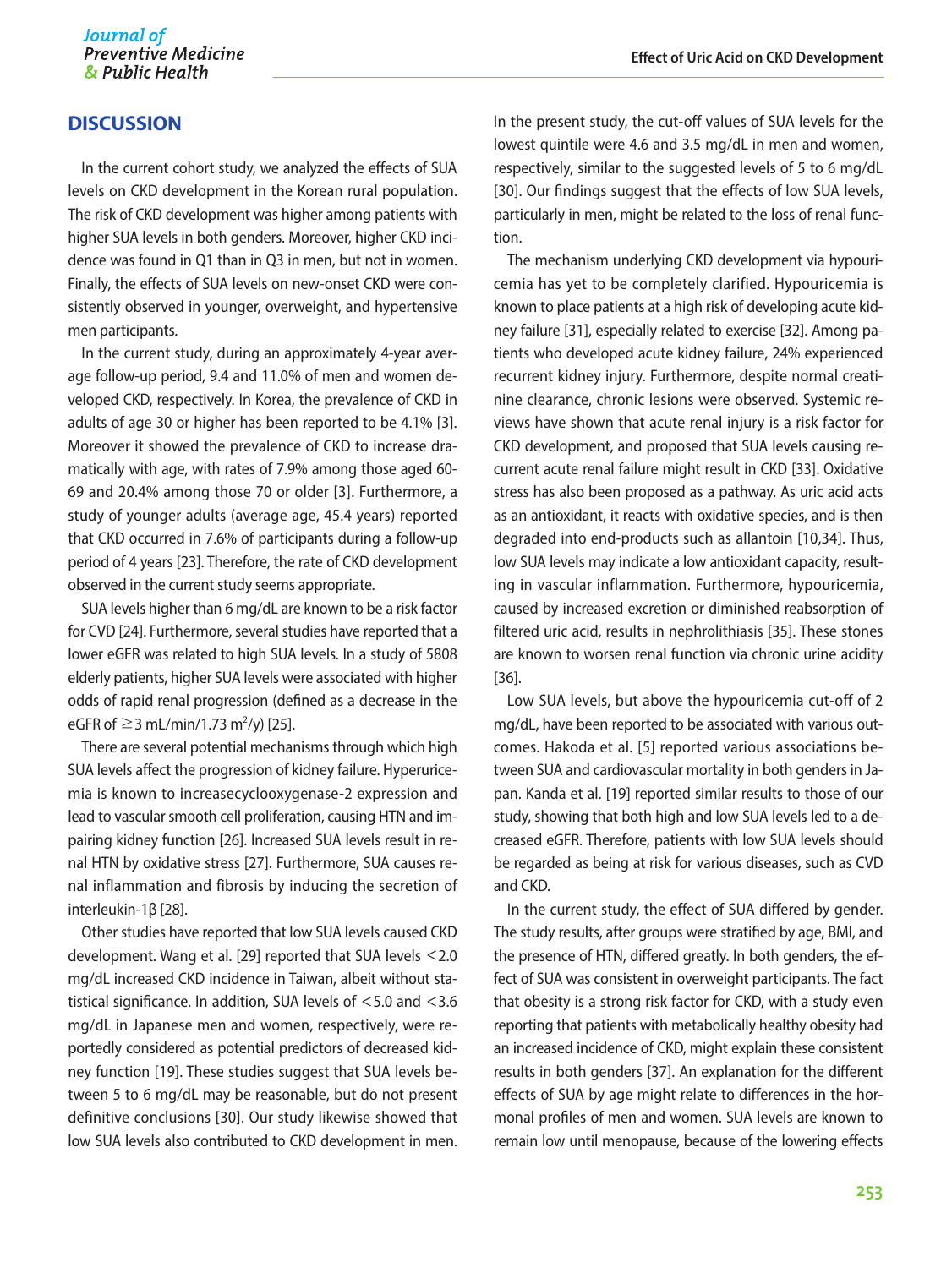of endogenous estradiol [38]. Female hormones are known to affect renal uric acid transporter expression by suppressing protein levels, such as that of uric acid reabsorptive transporters, uric acid transporter 1, and glucose transporter 9 [39]. Therefore, the effect of SUA levels on CKD incidence might show gender-specific relationships with age. The average SUA levels in men and women were 5.7 and 4.3 mg/dL, respectively, in this study. Moreover, men with HTN had the highest C-reactive protein and fasting glucose levels, which might imply the presence of inflammation and insulin resistance, which are typical risk factors of CKD development, as well as outcomes of high SUA levels. Therefore, these factors might have contributed to gender-specific differences and differences among subgroups.

This study has some limitations that should be considered. First, albuminuria, one of the factors used to define CKD, was not evaluated in our cohort. However, an eGFR of <60 mL/  $min/1.73$   $m<sup>2</sup>$  is accepted as the definition of CKD in population-based research [40]. Furthermore, a study with a similar follow-up period of 4 years showed CKD development defined by eGFR to be 7.6% in a younger population (average age, 45.4 years) [23]. Therefore, the finding that CKD developed in 9.4-11.0% of participants in 47 months in the population analyzed in this study (average age, 60.3 years) seems acceptable. Second, although patients were followed for 2-4 years, the exact time of CKD development is unknown; therefore, the time of follow-up data might have differed from the time of CKD development. Moreover, patients who were not followed up were not analyzed in the current study, and as most of the study patients were elderly individuals, the effects of SUA levels on CKD development might have been underestimated. Lastly, since our follow-up time was relatively short, generalizing the study results to long-term effects might be difficult. Additional data after the 4-year follow-up would be necessary to determine long-term effects.

However, the present study has several strengths. To our knowledge, this was the first study to report that uric acid, especially at low levels, had an effect on CKD development in Korea. Moreover, the study included large number of subjects from a rural cohort study conducted in 3 different areas, in the northern, western and eastern parts of Korea. Therefore, the results are broadly representative of rural communities throughout the nation. The current study was a large prospective analysis, which is beneficial for assessing causal relationships between SUA levels and CKD development.

Journal of **Preventive Medicine** & Public Health

 In this study, the risk of CKD development increased with high SUA levels in both genders and with low SUA levels in men. Future studies are needed to determine the appropriate range of SUA levels to reduce the likelihood of CKD development in men and women.

# **ACKNOWLEDGEMENTS**

This work was supported by a research program funded by the Korea Centers for Disease Control and Prevention (funding code 2004-E71004-00, 2005-E71013-00, 2006-E71002-00, 2007-E71002-00, 2007-E71013-00, 2008-E71004-00, 2009- E71006-00, 2010-E71003-00, 2011-E71002-00, 2012-E71007- 00, 2013-E71008-00).

# **CONFLICT OF INTEREST**

The authors have no conflicts of interest associated with the material presented in this paper.

# **ORCID**

Kwang Ho Mun *https://orcid.org/0000-0001-7489-4738* Bo Youl Choi *http://orcid.org/0000-0003-0115-5736* Min-Ho Shin *https://orcid.org/0000-0002-2217-5624* Dong Hoon Shin *https://orcid.org/0000-0002-3623-7013*

# **REFERENCES**

- 1. Couser WG, Remuzzi G, Mendis S, Tonelli M. The contribution of chronic kidney disease to the global burden of major noncommunicable diseases. Kidney Int 2011;80(12):1258-1270.
- 2. Jin DC, Yun SR, Lee SW, Han SW, Kim W, Park J, et al. Lessons from 30 years' data of Korean end-stage renal disease registry, 1985-2015. Kidney Res Clin Pract 2015;34(3):132-139.
- 3. Park JI, Baek H, Jung HH. Prevalence of chronic kidney disease in Korea: the Korean National Health and Nutritional Examination Survey 2011-2013. J Korean Med Sci 2016;31(6):915- 923.
- 4. Iseki K, Ikemiya Y, Inoue T, Iseki C, Kinjo K, Takishita S. Significance of hyperuricemia as a risk factor for developing ESRD in a screened cohort. Am J Kidney Dis 2004;44(4):642-650.
- 5. Hakoda M, Masunari N, Yamada M, Fujiwara S, Suzuki G, Kodama K, et al. Serum uric acid concentration as a risk factor for cardiovascular mortality: a longterm cohort study of atomic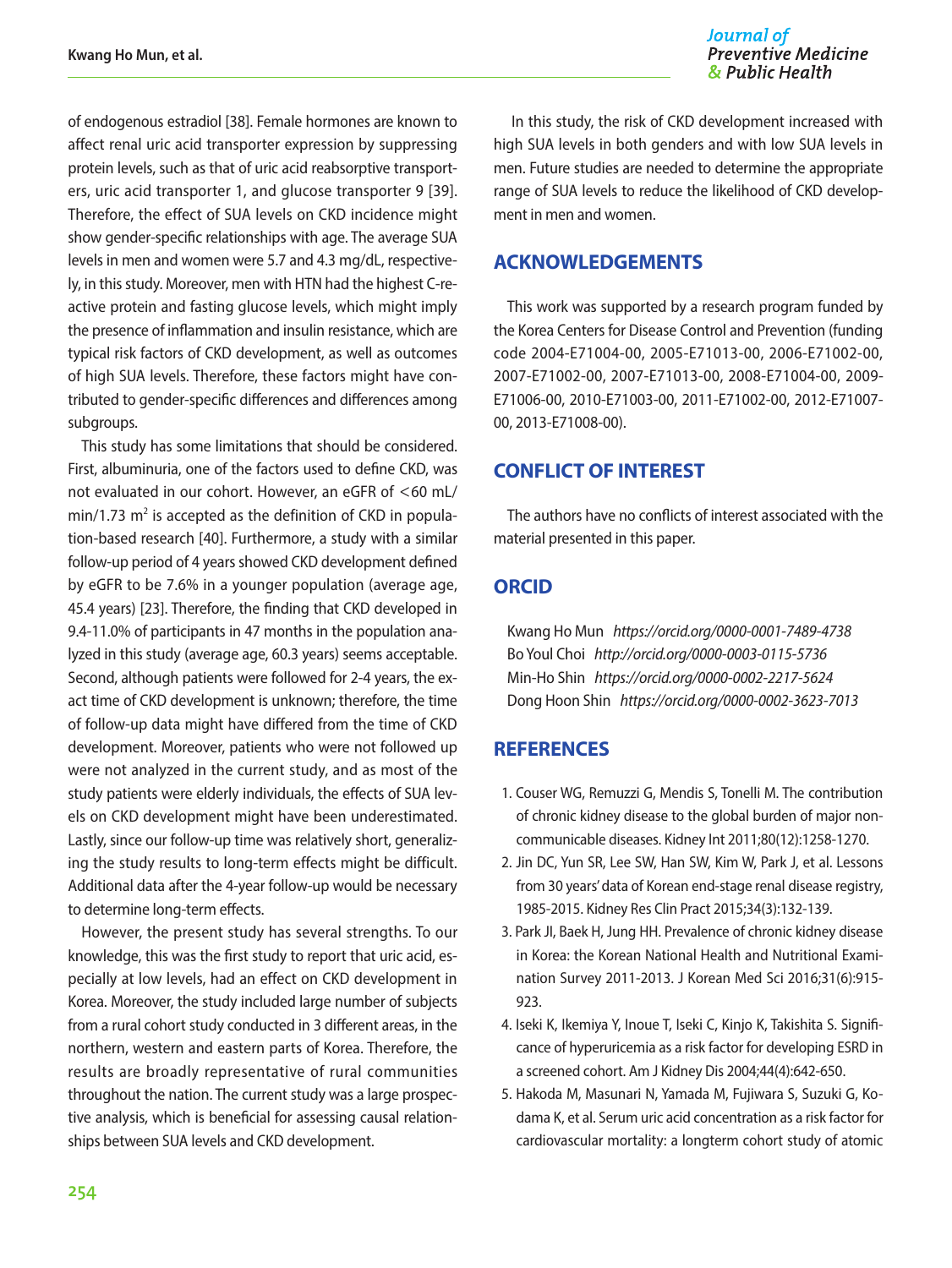bomb survivors. J Rheumatol 2005;32(5):906-912.

- 6. Oda M, Satta Y, Takenaka O, Takahata N. Loss of urate oxidase activity in hominoids and its evolutionary implications. Mol Biol Evol 2002;19(5):640-653.
- 7. Kim JW, Kwak SG, Lee H, Kim SK, Choe JY, Park SH. Prevalence and incidence of gout in Korea: data from the national health claims database 2007-2015. Rheumatol Int 2017;37(9):1499- 1506.
- 8. Chen H, Mosley TH, Alonso A, Huang X. Plasma urate and Parkinson's disease in the Atherosclerosis Risk in Communities (ARIC) study. Am J Epidemiol 2009;169(9):1064-1069.
- 9. Annanmaki T, Pessala-Driver A, Hokkanen L, Murros K. Uric acid associates with cognition in Parkinson's disease. Parkinsonism Relat Disord 2008;14(7):576-578.
- 10. Glantzounis GK, Tsimoyiannis EC, Kappas AM, Galaris DA. Uric acid and oxidative stress. Curr Pharm Des 2005;11(32):4145- 4151.
- 11. Choi HK, Curhan G. Independent impact of gout on mortality and risk for coronary heart disease. Circulation 2007;116(8): 894-900.
- 12. Chen JH, Chuang SY, Chen HJ, Yeh WT, Pan WH. Serum uric acid level as an independent risk factor for all-cause, cardiovascular, and ischemic stroke mortality: a Chinese cohort study. Arthritis Rheum 2009;61(2):225-232.
- 13. Nakanishi N, Okamoto M, Yoshida H, Matsuo Y, Suzuki K, Tatara K. Serum uric acid and risk for development of hypertension and impaired fasting glucose or type II diabetes in Japanese male office workers. Eur J Epidemiol 2003;18(6):523-530.
- 14. Kawashima M, Wada K, Ohta H, Terawaki H, Aizawa Y. Association between asymptomatic hyperuricemia and new-onset chronic kidney disease in Japanese male workers: a long-term retrospective cohort study. BMC Nephrol 2011;12:31.
- 15. Madero M, Sarnak MJ, Wang X, Greene T, Beck GJ, Kusek JW, et al. Uric acid and long-term outcomes in CKD. Am J Kidney Dis 2009;53(5):796-803.
- 16. Sturm G, Kollerits B, Neyer U, Ritz E, Kronenberg F; MMKD Study Group. Uric acid as a risk factor for progression of non-diabetic chronic kidney disease? The Mild to Moderate Kidney Disease (MMKD) Study. Exp Gerontol 2008;43(4):347-352.
- 17. Nashar K, Fried LF. Hyperuricemia and the progression of chronic kidney disease: is uric acid a marker or an independent risk factor? Adv Chronic Kidney Dis 2012;19(6):386-391.
- 18. Goicoechea M, Garcia de Vinuesa S, Verdalles U, Verde E, Macias N, Santos A, et al. Allopurinol and progression of CKD and cardiovascular events: long-term follow-up of a randomized

clinical trial. Am J Kidney Dis 2015;65(4):543-549.

- 19. Kanda E, Muneyuki T, Kanno Y, Suwa K, Nakajima K. Uric acid level has a U-shaped association with loss of kidney function in healthy people: a prospective cohort study. PLoS One 2015; 10(2):e0118031.
- 20. Suliman ME, Johnson RJ, García-López E, Qureshi AR, Molinaei H, Carrero JJ, et al. J-shaped mortality relationship for uric acid in CKD. Am J Kidney Dis 2006;48(5):761-771.
- 21. Lee SM, Lee AL, Winters TJ, Tam E, Jaleel M, Stenvinkel P, et al. Low serum uric acid level is a risk factor for death in incident hemodialysis patients. Am J Nephrol 2009;29(2):79-85.
- 22. Levey AS, Stevens LA, Schmid CH, Zhang YL, Castro AF 3rd, Feldman HI, et al. A new equation to estimate glomerular filtration rate. Ann Intern Med 2009;150(9):604-612.
- 23. Toyama T, Furuichi K, Shimizu M, Hara A, Iwata Y, Sakai N, et al. Relationship between serum uric acid levels and chronic kidney disease in a Japanese cohort with normal or mildly reduced kidney function. PLoS One 2015;10(9):e0137449.
- 24. Fang J, Alderman MH. Serum uric acid and cardiovascular mortality the NHANES I epidemiologic follow-up study, 1971-1992. National Health and Nutrition Examination Survey. JAMA 2000; 283(18):2404-2410.
- 25. Chonchol M, Shlipak MG, Katz R, Sarnak MJ, Newman AB, Siscovick DS, et al. Relationship of uric acid with progression of kidney disease. Am J Kidney Dis 2007;50(2):239-247.
- 26. Johnson RJ, Segal MS, Srinivas T, Ejaz A, Mu W, Roncal C, et al. Essential hypertension, progressive renal disease, and uric acid: a pathogenetic link? J Am Soc Nephrol 2005;16(7):1909-1919.
- 27. Sánchez-Lozada LG, Soto V, Tapia E, Avila-Casado C, Sautin YY, Nakagawa T, et al. Role of oxidative stress in the renal abnormalities induced by experimental hyperuricemia. Am J Physiol Renal Physiol 2008;295(4):F1134-F1141.
- 28. Kim IY, Lee DW, Lee SB, Kwak IS. The role of uric acid in kidney fibrosis: experimental evidences for the causal relationship. Biomed Res Int 2014;2014:638732.
- 29. Wang S, Shu Z, Tao Q, Yu C, Zhan S, Li L. Uric acid and incident chronic kidney disease in a large health check-up population in Taiwan. Nephrology (Carlton) 2011;16(8):767-776.
- 30. Bellomo G, Selvi A. Uric acid: the lower the better? Contrib Nephrol 2018;192:69-76.
- 31. Ohta T, Sakano T, Ogawa T, Kato J, Awaya Y, Kihara H, et al. Exercise-induced acute renal failure with renal hypouricemia: a case report and a review of the literature. Clin Nephrol 2002; 58(4):313-316.
- 32. Kikuchi Y, Koga H, Yasutomo Y, Kawabata Y, Shimizu E, Naruse